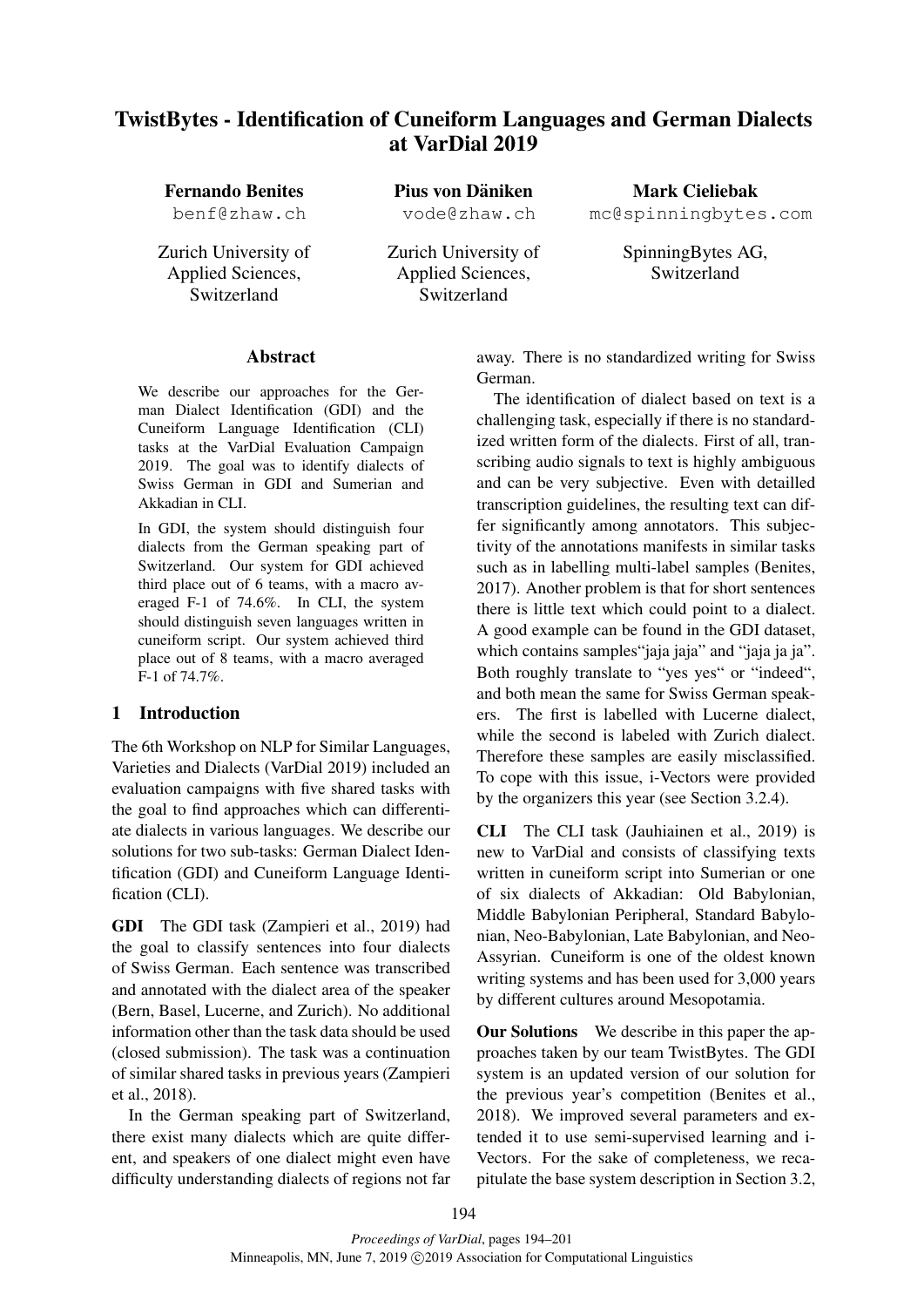and then describe the applied modifications. This system achieved 3rd place among 6 participants at GDI, with a macro averaged F-1 of 74.6%.

For CLI, we use a linear SVM as classifier with character n-gram features and include perplexities from character n-gram language models as additional features. This system achieved 3rd place among 8 participants at CLI, with a macro averaged F-1 of 74.7%.

# 2 Related Work

The central focus of the evaluation campaign at VarDial is to properly identify dialect of various languages. For GDI, there have been two previous editions of the shared task, which laid the basis for dialect identification in Swiss German (Zampieri et al., 2017, 2018). Solving this problem can have a positive impact on many tasks, e.g. for POStagging of dialectal data (Hollenstein and Aepli, 2014), for compilation of German dialect corpora (Hollenstein and Aepli, 2015), or for automatic speech recognition of Swiss German.

Many studies tackled the problem of language and dialect identification for other languages, creating a noticeable amount of related work, described in short in the evaluation campaign reports and (Jauhiainen et al., 2018b). A typical approach uses SVMs with different feature extraction methods. The use of character language models for language identification has previously been studied by (Vatanen et al., 2010).

Our approach is most similar to MAZA, which was proposed at VarDial 2017 (Malmasi and Zampieri, 2017b). MAZA uses Term Frequency (TF) on character-n-grams and unigrams for word features to train several SVMs. Then it uses a Random Forest meta-classifier with 10-fold crossvalidation on the predictions of the SVMs. We extended this approach and used Term Frequency-Inverse Document Frequency (TF-IDF) on word and on character level. We used an SVM as metaclassifier, and we did not concatenate the output of the base classifiers but summed them. Similar to (Malmasi and Zampieri, 2017a) we used a single SVM classifier for the i-Vectors. More details are given in Section 3.2.

#### 3 Data and Methodology

#### 3.1 Task Definition

The task of GDI is to classify a transcribed sentence from the ArchiMob data set (Samardžić et al., 2016) into one of four classes of Swiss German dialect. Each class represents a dialect area of Swiss German: Bern (BE), Basel (BS), Lucerne (LU) and Zurich (ZH). Since the dialects are very different from Standard German, the sentences are transcribed using the guideline book by Dieth (Dieth and Schmid-Cadalbert, 1986). It is a phonetics oriented transcription method but it is orthographic and is partially adapted to standard German spelling habits and alphabet. As such it loses some of the precision and explicitness of phonetic transcription methods such as the International Phonetic Alphabet. We expected therefore that character-based and error tolerant methods will perform best, since different spellings of the same word might occur.

Table 1 shows the number of sentences in the training set, the validation set, and test set per dialect area. The training set was slightly changed in comparison to the one from last year. The validation set was the test set of 2018 GDI shared task. The sentence distribution is almost evenly balanced over all four dialect areas.

One peculiarity that occured in the data of last year was the ambiguity of labels for identical sentences, i.e. that multiple sentences with identical transcriptions had different labels. This was not the case when looking at the training and validation set in isolation<sup>1</sup>. Only when both were merged, the sentence "i däre ziit" was labelled as originating from Zurich in the training set and from Basel in the validation set. We expected that i-Vectors would help solving these kinds of ambiguities.

| GDI dataset information       |                                           |  |                      |  |       |  |
|-------------------------------|-------------------------------------------|--|----------------------|--|-------|--|
| Set.                          | BS.<br>Total<br>- 7.H<br>- I I I -<br>BE. |  |                      |  |       |  |
| Train                         | 3750                                      |  | 3268 3390 3870 14278 |  |       |  |
| Validation 1053 1528 1016 932 |                                           |  |                      |  | 4529  |  |
| <b>Test</b>                   |                                           |  |                      |  | 4742. |  |

Table 1: Number of instances per dialect area for GDI dataset

For the Cuneiform Language Identification task, CLI (Jauhiainen et al., 2019), we have to distinguish Sumerian (SUX) and six variants of the Akkadian language: Old Babylonian (OLB), Middle Babylonian Peripheral (MPB), Standard Babylonian (STB), Neo-Babylonian (NEB), Late Baby-

<sup>&</sup>lt;sup>1</sup>However, some sentences were on a character level very close, as pointed out in the Introduction.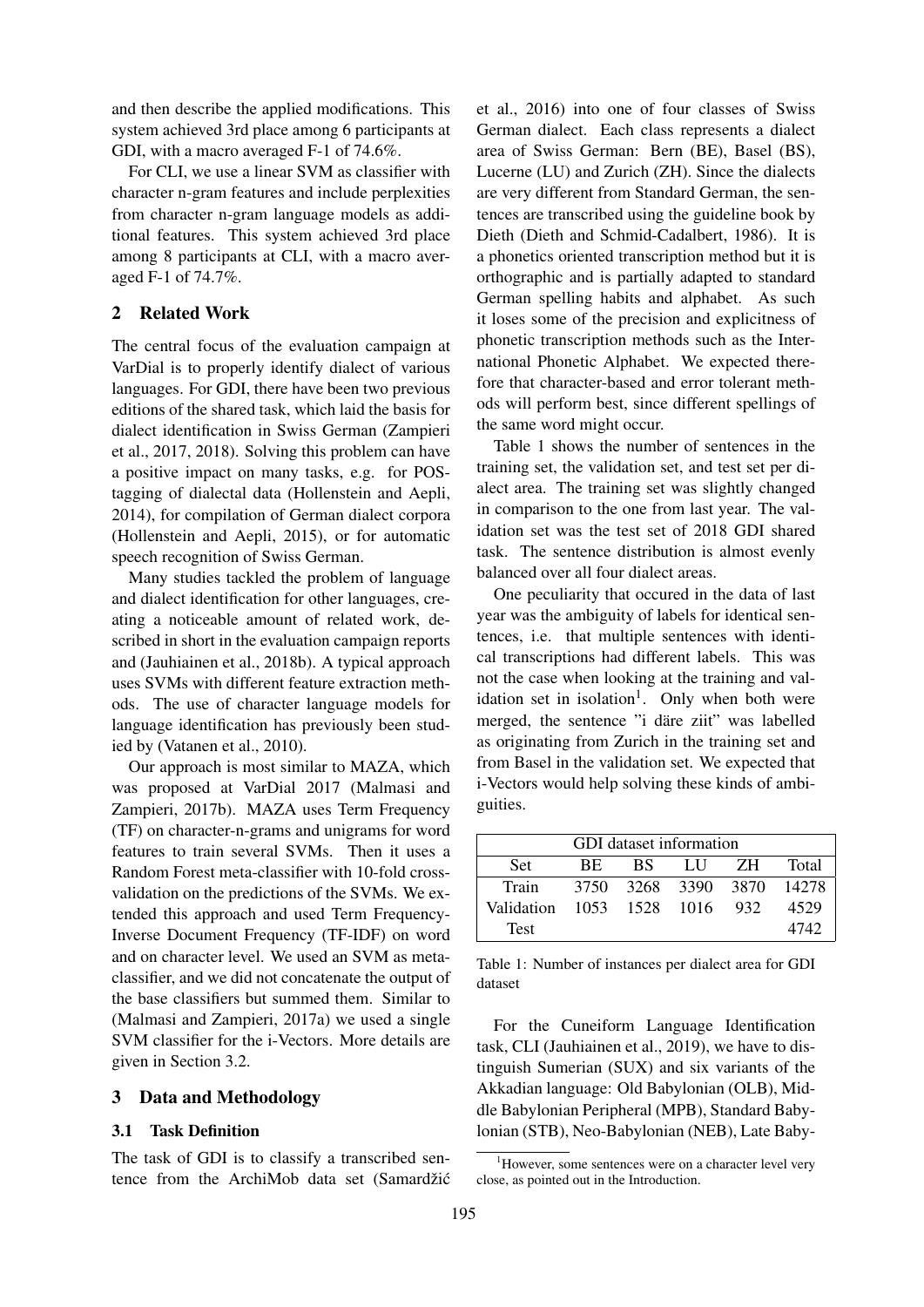| CLI dataset information |        |                 |      |
|-------------------------|--------|-----------------|------|
|                         | Train  | Validation Test |      |
| <b>LTB</b>              | 15947  | 668             |      |
| <b>MPB</b>              | 5508   | 668             |      |
| <b>NEA</b>              | 32966  | 668             |      |
| <b>NEB</b>              | 9707   | 668             |      |
| <b>OLB</b>              | 3803   | 668             |      |
| <b>STB</b>              | 17817  | 668             |      |
| <b>SUX</b>              | 53673  | 668             |      |
| Total                   | 139421 | 4676            | 6895 |

Table 2: Number of instances for CLI dataset

lonian (LTB), and Neo-Assyrian (NEA). Table 2 shows the distribution of labels per language in the dataset. The texts are all written in cuneiform script and provided as their Unicode representation. Since the different language variants are spread over multiple centuries, we assumed that the symbols in use differ across them. Table 3 shows the Jaccard Similarity (Jaccard, 1902) between the sets of unique symbols used by every language computed on the training set. Sumerian is the most dissimilar in its use of symbols compared to the other languages. This was to be expected, as it is the only language not in the Akkadian language family. We expect that dialects with lower similarity in symbol use can be easier distinguished, which was our motivation to use language modeling as part of the classification system.

#### 3.2 System Definition TB-Meta for GDI

In this section, we describe our approach for GDI in detail. One part (meta crossvalidation) is based on the system from (Malmasi and Zampieri, 2017b) but extended in several ways. A previous version was already described in (Benites et al., 2018). The key improvements this year are the optimization of the preprocessing and and the feature extraction, a new preprocessing step between base classifier and meta-classifier, and using an SVM as meta-classifier. This year we extended our approach for GDI to also use a semi-supervised method.

We observed that much of the recognition can be performed on character level, where character bigrams can provide a key insight, while demonstrating a high efficiency. The four processing steps of the system are: a) to preprocess the sentences, b) extract features from them, c) classify with a base classifier and d) pass the predictions to a meta-classifier which, in turn, provides the final prediction. This year, we were additionally provided with i-Vectors. These represent important new features, especially given the fact that there are only few speakers per label set. That means that if we can identify the speaker and the spoken dialect at least once with high confidence, we can easily label the other sentences spoken by them. Here especially, we expect that the semisupervised approach improves the overall performance.

#### 3.2.1 Preprocessing

The basic preprocessing step was to split the sentences in words by using white-spaces and convert them to lower case. No stopword removal or lemmatization was performed since these steps might erase any traces of key features for differentiating between the dialects (see (Maharjan et al., 2014)). Afterwards multiple feature extraction methods were applied, as explained in the next section.

### 3.2.2 Feature Extraction

In this edition of the VarDial GDI task, we were provided with i-Vectors in addition to textual features. This leads to the following observation: the textual feature vectors are very sparse, as the average word occurrence is 7.4±4.16 per sentence in the training set, whereas the i-Vectors are dense. This has the effect that the SVMs need to cope with multi-modal features with different density and that was the main reason why we used a separate SVM for the i-Vectors.

We use Term Frequency (TF) with n-grams for characters and words for n ranging from 1 to 7. An additional preprocessing for the classifiers employed (see Section 3.2.3) is to normalize the TF values, at least per sentence, which in some cases can improve prediction quality. Also, we calculated the TF-IDF (Manning et al., 2008), which usually gives the best single feature set for prediction quality.

For the feature extraction, we mainly used the scikit-learn<sup>2</sup> package with one modification: We also used a custom character bigram analyzer (referred to later as CB) in order to produce character bigrams without spaces, since the standard implementation considers all characters in the text including the spaces, especially at the beginning and

<sup>&</sup>lt;sup>2</sup>http://scikit-learn.org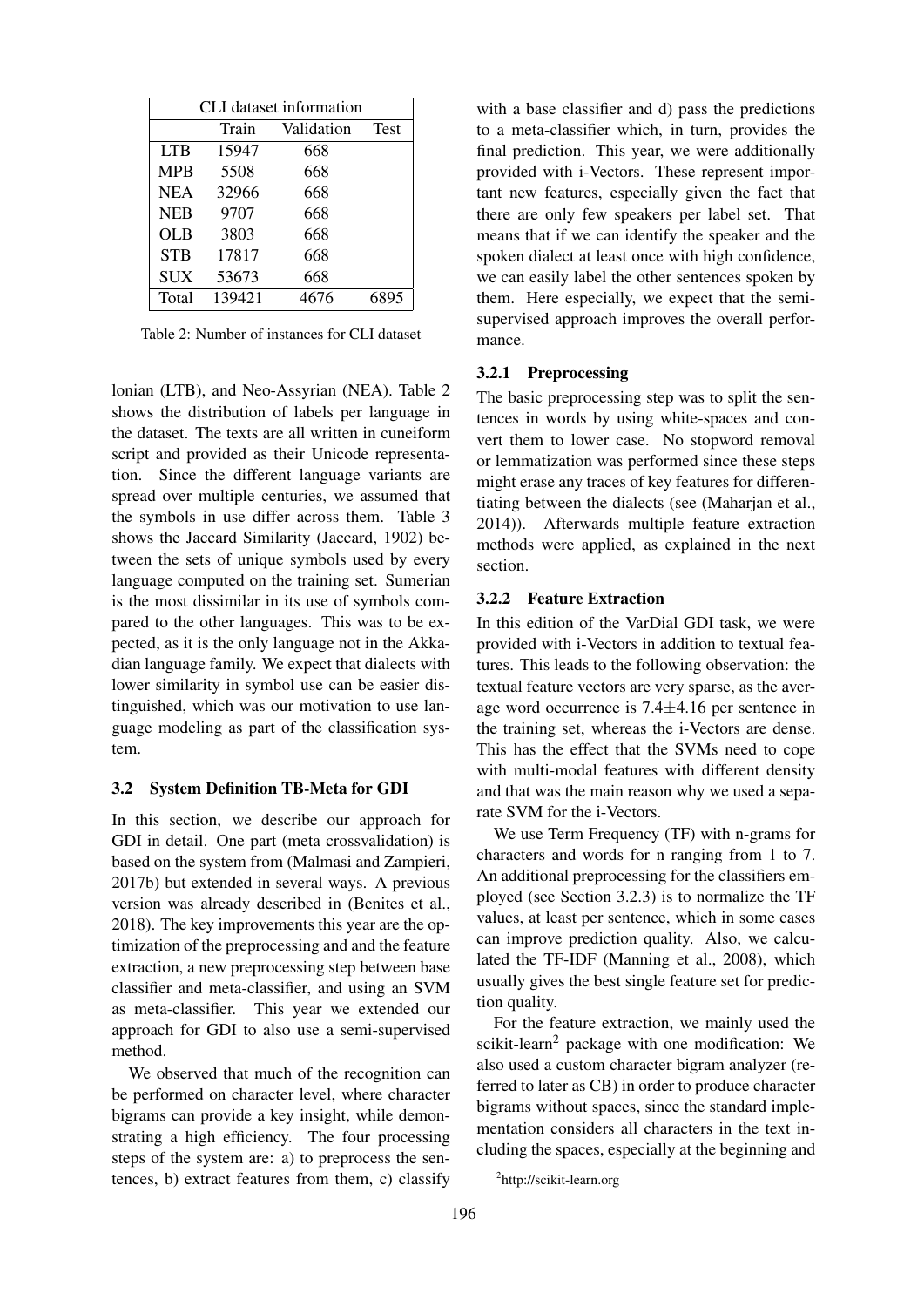|                                                        | LTB MPB NEA NEB OLB STB SUX |  |  |  |
|--------------------------------------------------------|-----------------------------|--|--|--|
| LTB   1.00 $0.71$ $0.80$ $0.77$ $0.72$ $0.71$ $0.53$   |                             |  |  |  |
| MPB   $0.71$ 1.00 $0.65$ 0.68 0.71 0.57 0.43           |                             |  |  |  |
| $NEA$ 0.80 0.65 1.00 0.85 0.70 0.82 0.61               |                             |  |  |  |
| $\vert$ NEB $\vert$ 0.77 0.68 0.85 1.00 0.71 0.81 0.60 |                             |  |  |  |
| $\vert$ OLB $\vert$ 0.72 0.71 0.70 0.71 1.00 0.62 0.46 |                             |  |  |  |
| $\vert$ STB $\vert$ 0.71 0.57 0.82 0.81 0.62 1.00 0.70 |                             |  |  |  |
| $\vert$ SUX $\vert$ 0.53 0.43 0.61 0.60 0.46 0.70 1.00 |                             |  |  |  |

Table 3: Jaccard similarities between the sets of symbols used per language in the training set of CLI

end of a word<sup>3</sup>. We employed TF-IDF not only on word level but also on character level.

Each of the feature extraction methods from the texts served as a separate feature set which was processed by a base classifier. The entire list is: TF word n-grams (TF-W), TF character n-grams (TF-C), TF-IDF words (TF-IDF-W), custom bigrams analyzer (CB-C), TF-C normalized to range from 0 to 1 (TF-C-N) and TF-IDF character n-grams (TF-IDF-C).

Additionally, i-Vectors were used to extract characteristics about the speaker from the audio signal. These were provided by the task organizers. They are basically a simplified variant of the joint factor analysis (Chen et al., 2014) which assured the anonymity of the speakers. As in (Suh et al., 2011), we also normalized the i-Vectors to unit length for better performance based on experiments on the validation set. We used them as input features to a separate base classifier (along with the extracted text features), that is each textual feature had their separate classifier and likewise the i-Vectors, only the output of the classifiers were merged.

#### 3.2.3 Classifiers

Last year edition of GDI (Zampieri et al., 2018) showed that concatenating textual features for SVM produced worse prediction quality than the use of ensemble classifiers. We use the ensemble S-Classifier, which sums the predictions of the base classifiers and gives as input to a linear SVM (see Figure 1), and achieved considerably good results in GDI.

Meta Crossvalidation Classifier We used a two-tier meta-classifier bottom-up with crossvalidation (referred to as TB-Meta) to eliminate the



Figure 1: TB-Meta classifier workflow, with Sclassifier and textual features

need for parameter/weighting search. The workflow of the system is depicted in Figure 1. First an input sentence is preprocessed, then the features are extracted and passed to the base classifiers, one classifier per feature set. The predictions of the classifiers are summed (S-Classifier output), and these intermediate predictions are passed to a last classifier (meta-classifier) that decides about the final label. The second level of the procedure also ensures that the class interdiscrimination is improved. Further, each base classifier prediction is then weighted by the meta-classifier. That means a weighting scheme and time-consuming parameter search is not needed anymore. For a detailed description please see (Benites et al., 2018).

Semi-Supervised Learning After the training, we augmented TB-Meta with a semi-supervised learning similar as in (Jauhiainen et al., 2018a). This approach consists of classifying the unlabelled test set with a model based on the training data, then selecting the predictions with the highest confidence and using them as new additional (weak) labelled training samples. The method can be very useful if there are few training samples and a test set with out-of-domain data is expected. Our approached consisted of setting a threshold for the confidence output of the SVM (fitted with regres-

<sup>&</sup>lt;sup>3</sup>This can also be probably implemented with sklearn setting the analyzer to "char wb" but we did not evaluate the differences in implementations.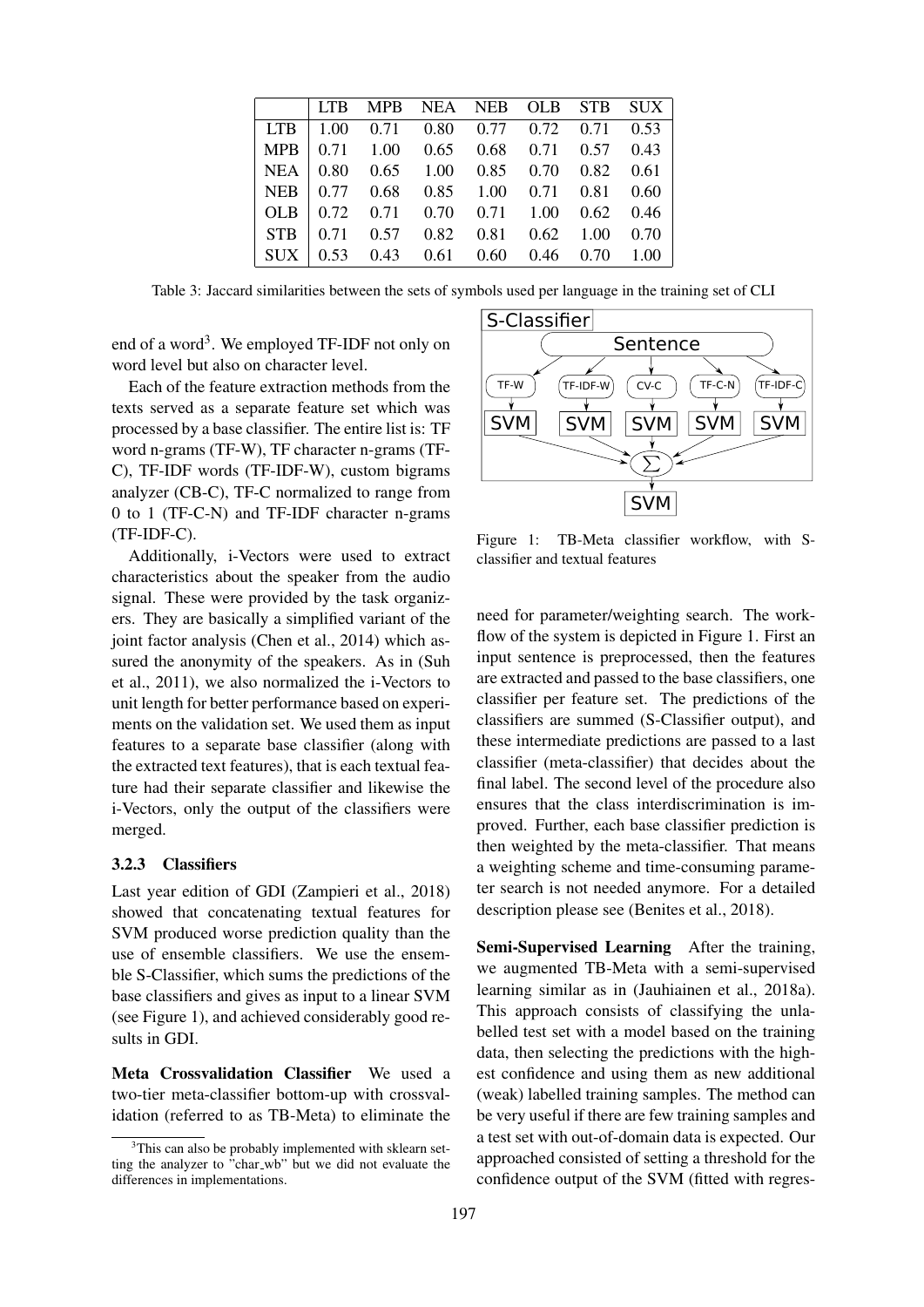sion) to 0.9 and in each iteration decreasing it by  $\frac{i}{20}$  where *i* is the number of the iteration.

#### 3.2.4 I-Vectors

There is strong indication that the i-Vectors in the context of dialect identification provide strong features for Arabic dialect classification, as described in (Bahari et al., 2014; Malmasi and Zampieri, 2017a). We used them in the context of GDI with caution, especially, because there are only few speakers in each set. On the one hand, if a speaker was identified and correctly classified, the problem would be solved. However, if there was something off with the i-Vectors of one speaker, it could throw the classifier off the right track. We integrate the i-Vectors into last year's system by training a separate base SVM classifier with the i-Vectors and the output is used as additional input for the S-classifier.

#### 3.3 System Definition TB-LM for CLI

The TB-LM system consists of TF-IDF features, language modelling features, and a linear SVM classifier. We do not apply any preprocessing steps to the texts but work directly with the Unicode codepoints.

TF-IDF We use TF-IDF features on the symbol level for n-gram lengths from 1 to 3. Most samples in the training set are short: On average they are 7.05 symbols long, with a median length of 5 symbols. Therefore, we use only binary term frequency counts, as those tend to be more robust for classification of short texts.

Language Modelling Additionally, we train a 3-gram language model with Kneser-Ney smoothing (Kneser and Ney, 1995) for every language. We use the language model scores as additional features for every sample.

We again use scikit-learn for the TF-IDF features and the SVM, as well as nltk (*Natural Language Toolkit*<sup>4</sup> ) for language modeling.

During experimentation, we train the system on the training set and evaluate on the validation set. For the final submission, we train on training and validation set jointly.

| <b>System</b>             | macro F-1           |  |  |  |
|---------------------------|---------------------|--|--|--|
| <b>GDI</b> validation set |                     |  |  |  |
| Random(10)                | $0.2468 \pm 0.0079$ |  |  |  |
| SVM Char-Ngram(1,7)       | 0.6494              |  |  |  |
| TB-Meta                   | 0.6984              |  |  |  |
| $TR-Meta-iV$              | 0.6769              |  |  |  |
| $TR-Meta-S$               | 0.7516              |  |  |  |
| $TB-Meta-SiV$             | 0.9028              |  |  |  |
| TB-Meta $-SiV_n$          | 0.9031              |  |  |  |
| <b>GDI</b> test set       |                     |  |  |  |
| $TB-Meta-iV$              | 0.6823              |  |  |  |
| TB-Meta $-SiV$            | 0.7455              |  |  |  |
| TB-Meta $-SiV_p$          | 0.7349              |  |  |  |

Table 4: Results for the GDI task on the validation and test set for TB approaches.



Figure 2: Confusion matrix of TB-Meta-SiV GDI

# 4 Results

### 4.1 GDI

Parameters For this year's shared task, we used a maximum of 100'000 features per subclassifier/feature set for the TB-Meta approach, based on our experimental results from last year. For the semi-supervised method we used 10 iterations.

Results Discussion We present in Table 4 the different approaches used in the GDI task and how they performed on the validation set. We also put the submitted results for comparison, which allows to see how the submitted approaches performed on the test set. TB-Meta refers to the TwistBytes Meta classifier, the  $-iV$  suffix refers

<sup>4</sup> https://www.nltk.org/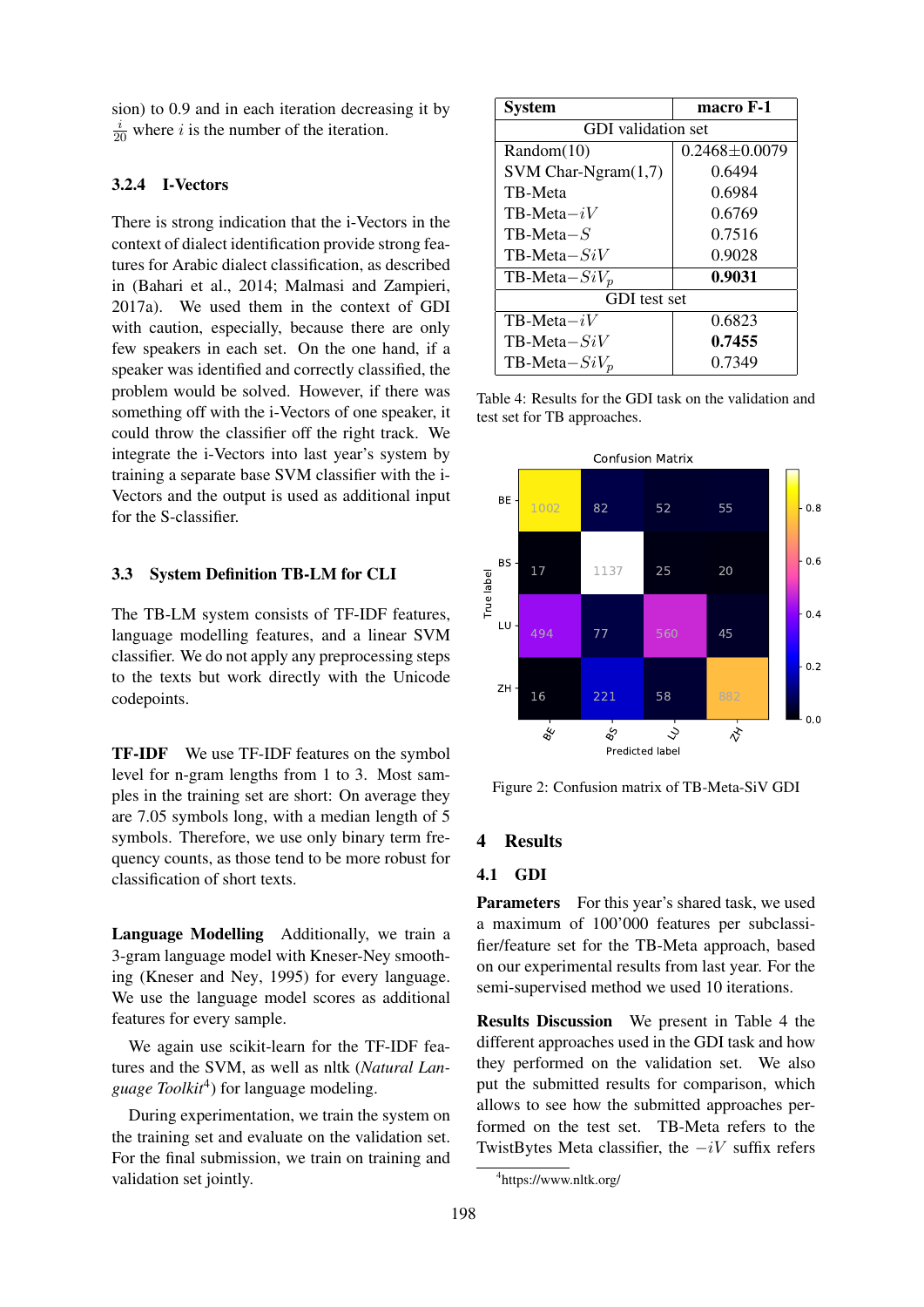| Team        | macro F-1 | <b>Place</b>                |
|-------------|-----------|-----------------------------|
| tearsofjoy  | 0.7593    |                             |
| <b>SUKI</b> | 0.7541    | $\mathcal{D}_{\mathcal{L}}$ |
| TwistBytes  | 0.7455    | $\mathcal{F}$               |
| <b>BAM</b>  | 0.6255    | 4                           |
| dkosmajac   | 0.5616    | 5                           |
| ghpaetzold  | 0.5575    | 6                           |

Table 5: Competition result of GDI with TwistBytes approach TB-Meta-SiV

| System                 | <b>F-1 (macro)</b> Accuracy |        |
|------------------------|-----------------------------|--------|
| TB-Meta $\vert$ 0.6669 |                             | 0.6751 |
| TB-LM                  | 0.7433                      | 0.7469 |

Table 6: Performance of the runs submitted for the CLI task on the test set.

to the use of i-Vectors, the suffix  $-S$  to the semisupervised version, and  $-SiV$  to i-Vectors with semi-supervised. The  $_p$  index points to a different parameter set with a maximum of 90'000 features and C=1.5 for the SVM.

System TB-Meta- $SiV$  shows a surprisingly good score of 0.90 on the validation set. As stated before, one reason could be the low numbers of speakers in the validation set. Also with a baseline composed by TF-IDF and SVM (SVM Char-Ngram(1,7), see Table 4), we achieved better results as from our approach in VarDial 2018 GDI, which was 64.6% macro F-1. This points to the fact that the data was curated, and therefore easier to classify. The assumption that the test set was similarly built like the validation set guided our approach. However, the results showed clearly that there was some difference, since the scores on the test data were significantly lower for the TB-Meta−SiV systems. We intend to investigate this observation in a future study.

Figure 2 shows the confusion matrix of our system on the test data. It shows that sentences from Lucerne were often predicted as from Bern, and some of Zurich were predicted as Basel. Apart from that, error rates were mostly below 10%.

In Table 5 the results of the shared task are shown. The best three results achieved macro F-1 scores between 74.55% and 75.93%. This pushes forward by a considerable margin the results of last year. One reason might be the i-Vectors features, which were available for the first time this year. Our system achieved 74.55% macro F-1.

| <b>Team</b>       | macro F-1 | <b>Place</b>  |
|-------------------|-----------|---------------|
| NRC-CNRC          | 0.7695    |               |
| tearsofjoy        | 0.7632    | 2             |
| <b>TwistBytes</b> | 0.7433    | $\mathcal{F}$ |
| <b>PMZ</b>        | 0.7387    | 4             |
| ghmerti           | 0.7210    | 5             |
| ghpaetzold        | 0.5562    | 6             |
| ekh               | 0.5501    | 7             |
| situx             | 0.1276    |               |

Table 7: Competition result for CLI with TwistBytes approach TB-LM

|            | Precision | Recall | $F-1$ |
|------------|-----------|--------|-------|
| <b>LTB</b> | 0.93      | 0.95   | 0.94  |
| <b>MPB</b> | 0.87      | 0.84   | 0.85  |
| <b>NEA</b> | 0.60      | 0.84   | 0.70  |
| <b>NEB</b> | 0.73      | 0.49   | 0.58  |
| OLB        | 0.89      | 0.43   | 0.58  |
| <b>STB</b> | 0.67      | 0.71   | 0.69  |
| <b>SUX</b> | 0.66      | 0.93   | 0.77  |
| micro avg  | 0.74      | 0.74   | 0.74  |
| macro avg  | 0.76      | 0.74   | 0.73  |

Table 8: Evaluation of TB-LM on the validation set of CLI

# 4.2 CLI

Table 6 shows the performance of our submitted systems on the test set of the CLI shared task. TB-Meta is the same architecture as used for GDI and described in Section 3.2.3. The TB-LM system is described in Section 3.3. Table 7 shows how our system performs compared to the other participants. We achieve third place out of 8 participants with a macro F-1 score of 0.74. Table 8 shows the performance of TB-LM on the validation set in more detail. The performance on the validation set is 0.73, which is slightly lower than on the test set.

Figure 3 shows the confusion matrix of our system on the test set, and Figure 4 shows the confusion matrix on the validation set. They are mostly similar. Overall, LTB was the easiest language to identify, with an F-1 score of 0.94. NEB and OLB were the hardest to identify, OLB having overall the lowest number of samples in the training set. Noteworthy is that the number of samples alone is not an indicator of how well a class can be distinguished. For example, MPB has the second lowest number of samples (5508) but the second high-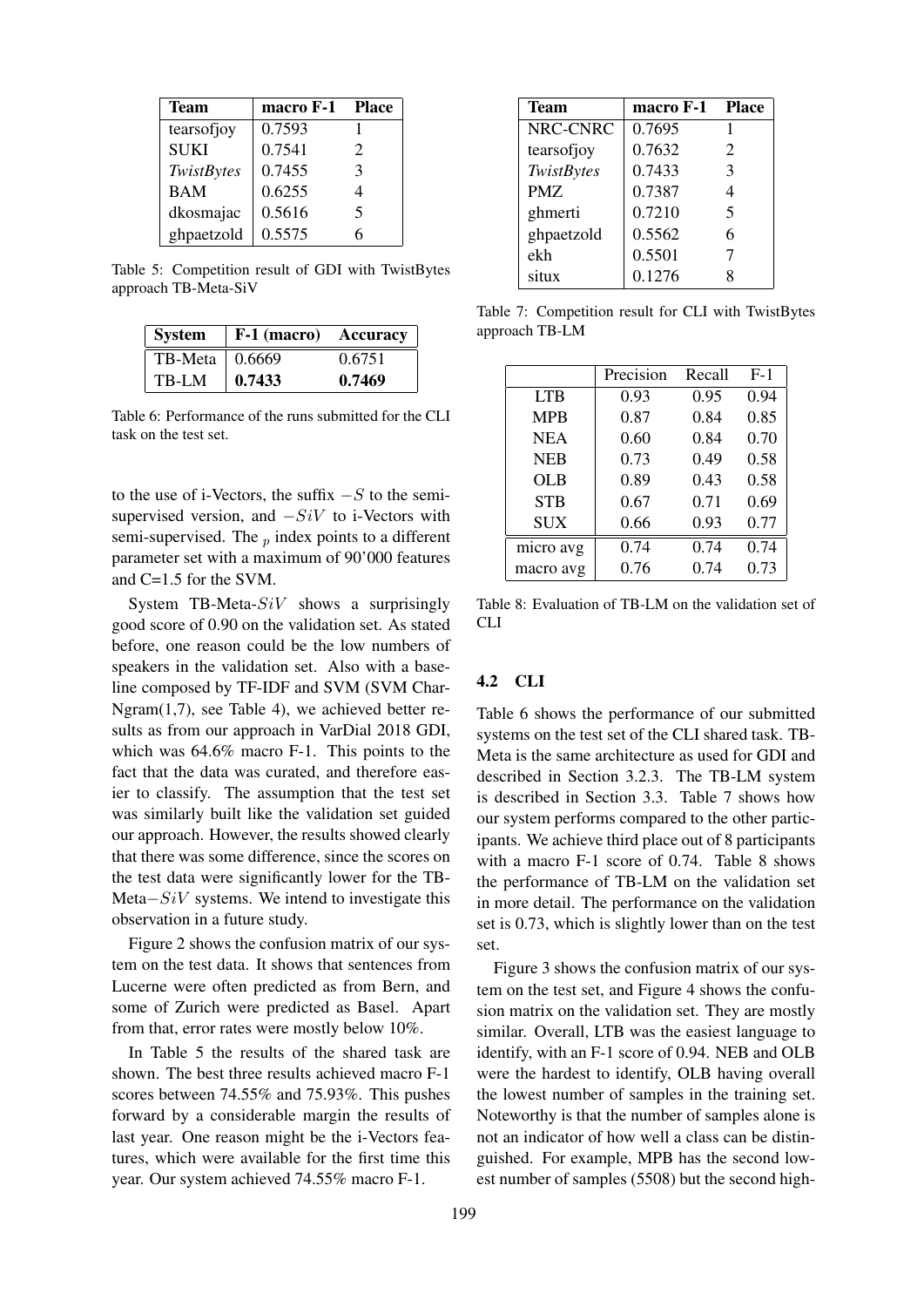

Figure 3: Confusion matrix of TB-LM for CLI on the test set



Figure 4: Confusion matrix of TB-LM for CLI on the validation set

est F-1 score (0.85), whereas SUX has by far the largest number of samples (53673), but only the third highest F-1 (0.77).

#### 5 Conclusion

We described our dialect identification systems that were submitted to the VarDial shared tasks GDI and CLI. In GDI, we achieved 3rd place out of 6, using a linear SVM as base, semi-supervised meta crossvalidation training, multiple word and character features, and i-Vectors. In CLI, we achieved 3rd place among 8 teams, using a linear SVM with character n-gram and language model perplexity features.

#### Acknowledgement

We thank the task organizers for their support and the reviewers for their detailed and helpful feedback. This research has been funded by Commission for Technology and Innovation (CTI) project no. 28190.1 PFES-ES and by SpinningBytes AG, Switzerland.

### References

- Mohamad Hasan Bahari, Najim Dehak, Hugo Van Hamme, Lukas Burget, Ahmed M. Ali, and Jim Glass. 2014. Non-negative Factor Analysis of Gaussian Mixture Model Weight Adaptation for Language and Dialect Recognition. *IEEE/ACM Trans. Audio, Speech and Lang. Proc.*, 22(7):1117– 1129.
- Fernando Benites. 2017. *Multi-label Classification with Multiple Class Ontologies*. Ph.D. thesis, University of Konstanz, Konstanz.
- Fernando Benites, Ralf Grubenmann, Pius von Däniken, Dirk von Grünigen, Jan Deriu, and Mark Cieliebak. 2018. Twist Bytes-German Dialect Identification with Data Mining Optimization. In *Proceedings of the Fifth Workshop on NLP for Similar Languages, Varieties and Dialects (VarDial 2018)*, pages 218–227.
- Kuan-Yu Chen, Hung-Shin Lee, Hsin-Min Wang, Berlin Chen, and Hsin-Hsi Chen. 2014. I-vector based language modeling for spoken document retrieval. In *2014 IEEE International Conference on Acoustics, Speech and Signal Processing (ICASSP)*, pages 7083–7088. IEEE.
- E. Dieth and C. Schmid-Cadalbert. 1986. *Schwyzertütschi Dialäktschrift: Dieth-Schreibung.* Lebendige Mundart. Sauerländer.
- Nora Hollenstein and Noëmi Aepli. 2014. Compilation of a Swiss German dialect corpus and its application to PoS tagging. In *Proceedings of the First Workshop on Applying NLP Tools to Similar Languages, Varieties and Dialects*, pages 85–94.
- Nora Hollenstein and Noëmi Aepli. 2015. A Resource for Natural Language Processing of Swiss German Dialects. In *GSCL*.
- Paul Jaccard. 1902. Distribution comparée de la flore alpine dans quelques regions des Alpes occidentales ´ et orientales. *Bulletin de la Murithienne*, (31):81–  $92.$
- Tommi Jauhiainen, Heidi Jauhiainen, Tero Alstola, and Krister Lindén. 2019. Language and Dialect Identification of Cuneiform Texts.
- Tommi Jauhiainen, Heidi Jauhiainen, and Krister Linden. 2018a. HeLI-based experiments in Swiss ´